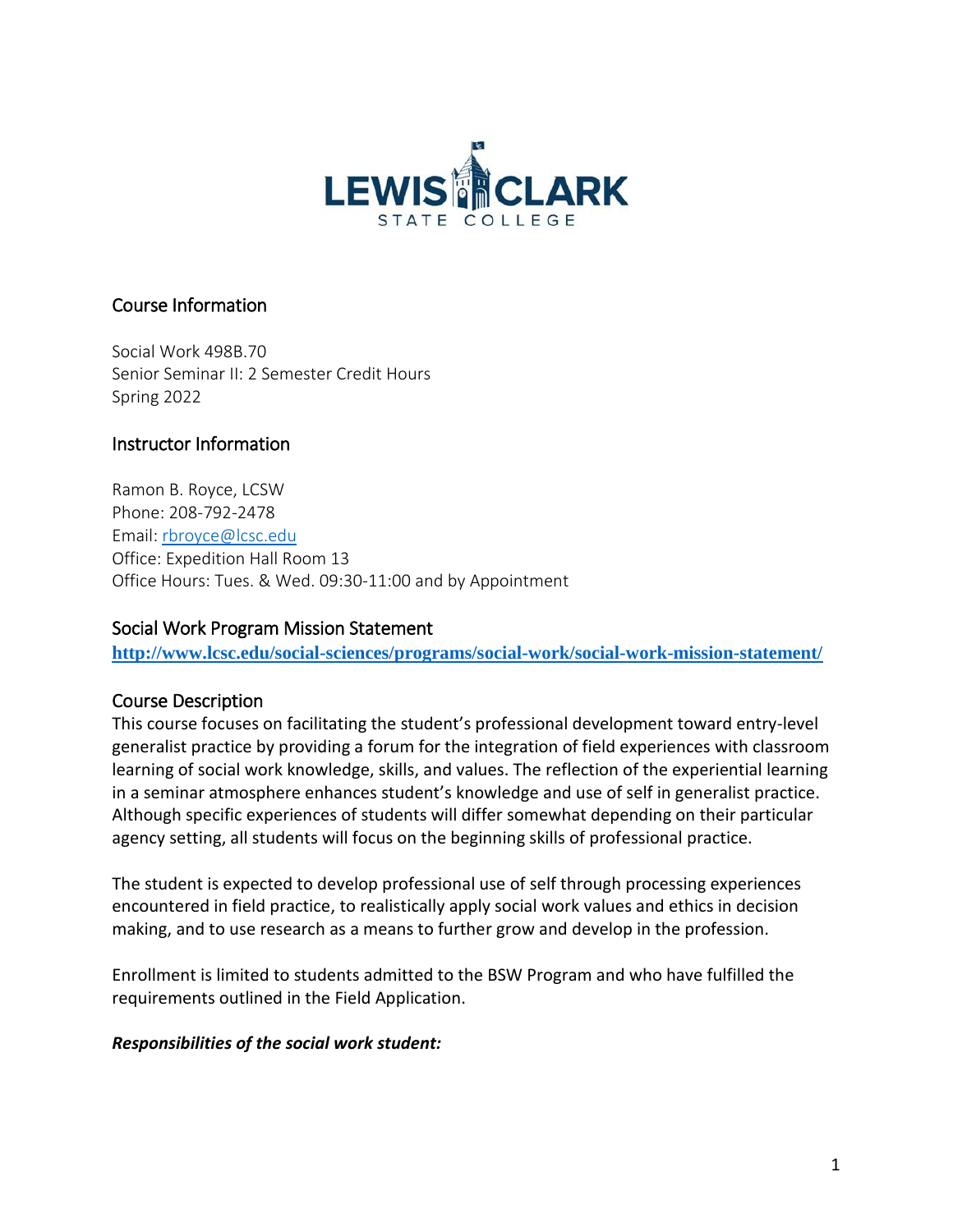Explicit responsibilities and related instructions are found in the Field Instruction Manual. Please read the manual in its entirety before beginning your placement. If there are any questions, please address them immediately.

## Purpose of the course in the Program

The profession of social work has long recognized the importance of providing instruction in the field which includes an application of the skills and theories taught in the classroom. This course provides students an opportunity to begin the practice of professional social work in a controlled and planned setting as well as the opportunity to dialogue on professional issues through topical discussions and written assignments.

## **EPAS competencies and core objectives**

The Council on Social Work Education sets educational standards for all accredited social work programs. The 2015 Educational and Policy Accreditation Standards (EPAS) established 9 Core Competencies that social work students are expected to meet upon graduation from an accredited BSW Program. As a result of the focus on competency-based education, the faculty has identified within the LCSC curriculum where the Core Competencies and Practice Behaviors are addressed and measured. In senior seminar, during the course of the full year, students will demonstrate an understanding of each of the core competencies as outlined below. Please note that the Practice Behaviors are linked to the Course Objectives and Assignments.

#### 2015 Social Work Competencies

- Competency 1: Demonstrate Ethical and Professional Behavior. Social Workers:
	- make ethical decisions by applying the standards of the NASW Code of Ethics, relevant laws and regulations, models for ethical decision-making, ethical conduct of research, and additional codes of ethics as appropriate to context (1.1);
	- use reflections and self-regulation to manage personal values and maintain professionalism in practice situations (1.2);
	- demonstrate professional demeanor in behavior; appearance; and oral, written, and electronic communication (1.3);
	- use technology ethically and appropriately to facilitate practice outcomes (1.4); and
	- use supervision and consultation to guide professional judgment and behavior (1.5).
- Competency 2: Engage Diversity and Difference in practice. Social Workers:
	- apply and communicate understanding of the importance of diversity and difference in shaping life experiences in practice at the micro, mezzo, and macro levels (2.1);
	- present themselves as learners and engage clients and constituencies as expert of their own experiences (2.2); and
	- apply self-awareness and self-regulation to manage the influence of personal biases and values in working with diverse clients and constituencies (2.3).
- Competency 3: Advance Human Rights and Social, Economic, and Environmental Justice. Social workers:
	- apply their understanding of social, economic, and environmental justice to advocate for human rights at the individual and system levels (3.1); and
	- engage in practices that advance social, economic, and environmental justice (3.2).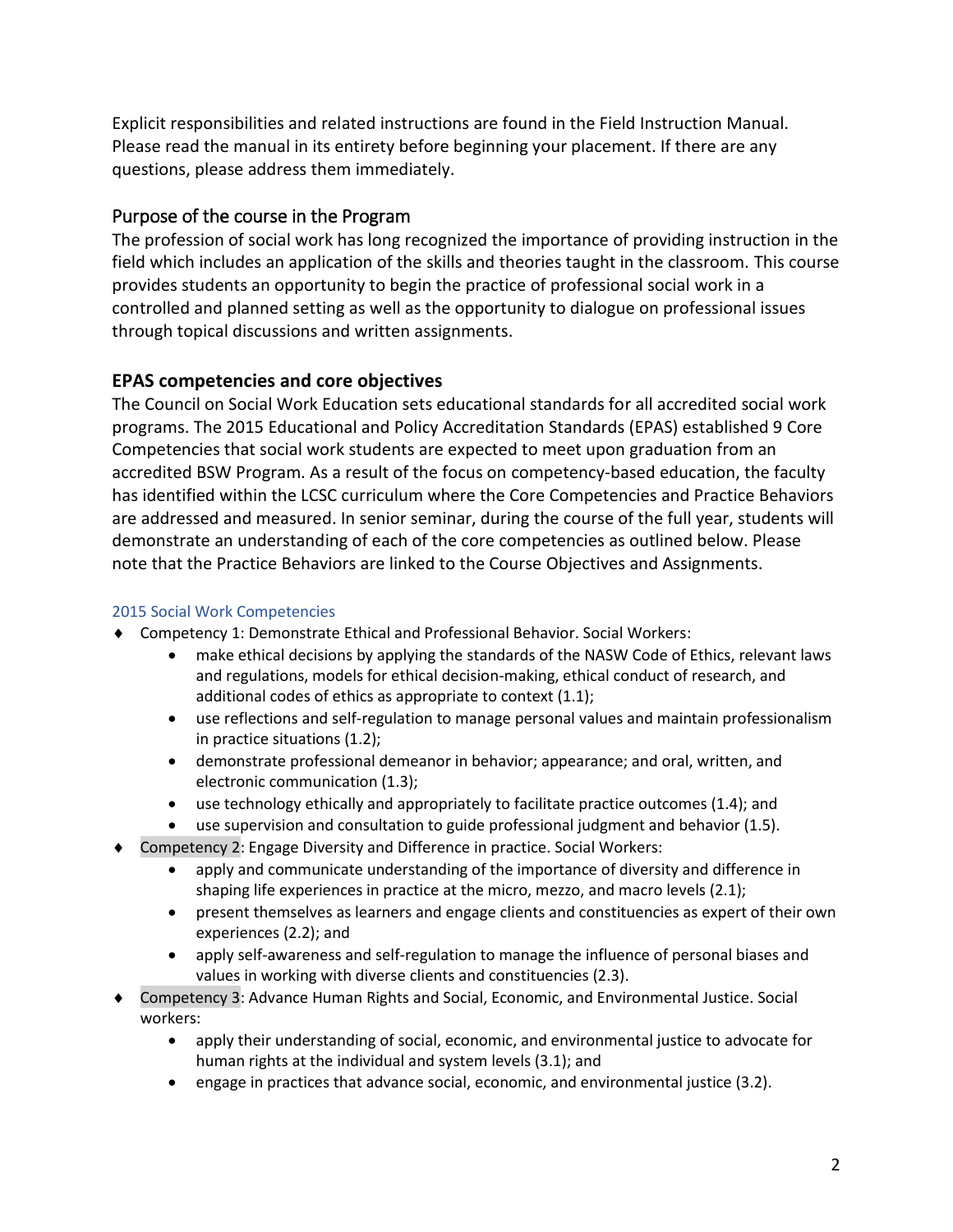- Competency 4: Engage in Practice-informed Research and Research-informed Practice. Social workers:
	- use practice experience and theory to inform scientific inquiry and research (4.1);
	- apply critical thinking to engage in analysis of quantitative and qualitative research methods and research findings (4.2); and
	- use and translate research evidence to inform and improve practice, policy, and service delivery (4.3).
- Competency 5: Engage in Policy Practice. Social workers:
	- identify social policy at the local, state, and federal level that impacts well-being, service delivery, and access to social services (5.1);
	- assess how social welfare and economic policies impact the delivery of and access to social services (5.2); and
	- apply critical thinking to analyze, formulate, and advocate for policies that advance human rights and social, economic, and environmental justice (5.3).
- Competency 6: Engage with Individuals, Families, Groups, Organizations, and Communities. Social workers:
	- apply knowledge of human behavior and the social environment, person-in- environment, and other multidisciplinary theoretical frameworks to engage with clients and constituencies (6.1); and
	- use empathy, reflection, and interpersonal skills to effectively engage diverse clients and constituencies (6.2).
- Competency 7: Assess Individuals, Families, Groups, Organizations, and Communities. Social workers:
	- collect and organize data, and apply critical thinking to interpret information from clients and constituencies 7.1);
	- apply knowledge of human behavior and the social environment, person-in- environment, and other multidisciplinary theoretical frameworks in the analysis of assessment data from clients and constituencies (7.2);
	- develop mutually agreed-on intervention goals and objectives based on the critical assessment of strengths, needs, and challenges within clients and constituencies (7.3); and
	- select appropriate intervention strategies based on the assessment, research knowledge, and values and preferences of clients and constituencies (7.4).
- Competency 8: Intervene with Individuals, Families, Groups, Organizations, and Communities. Social workers:
	- apply knowledge of human behavior and the social environment, person-in- environment, and other multidisciplinary theoretical frameworks in interventions with clients and constituencies (8.1);
	- use inter-professional collaboration as appropriate to achieve beneficial practice outcomes (8.2);
	- negotiate, mediate, and advocate with and on behalf of diverse clients and constituencies (8.3); and
	- facilitate effective transitions and endings that advance mutually agreed-on goals (8.4).
- Competency 9: Evaluate Practice with Individuals, Families, Groups, Organizations, and Communities. Social workers:
	- select and use appropriate methods for evaluation of outcomes (9.1);
	- apply knowledge of human behavior and the social environment, person-in environment, and other multidisciplinary theoretical frameworks in the evaluation of outcomes (9.2);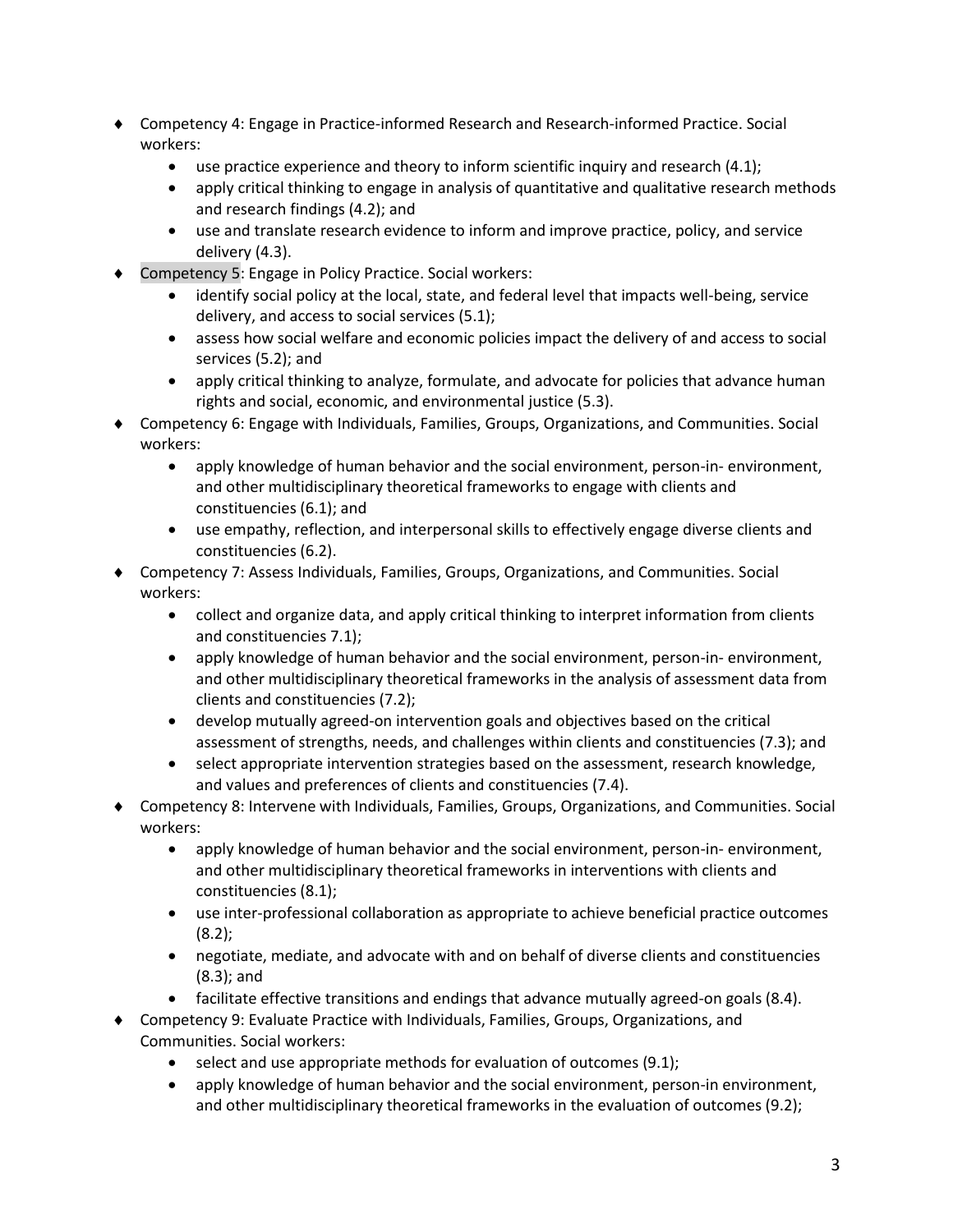• critically analyze, monitor, and evaluate intervention and program processes and outcomes (9.3); and

apply evaluation findings to improve practice effectiveness at the micro, mezzo, and macro levels (9.4).

### Texts and Required Reading

Field Instruction Manual – This manual is available on-line: [www.lcsc.edu/socialwork,](http://www.lcsc.edu/socialwork) click on "field manual"

NASW. (2008) Code of Ethics of the national association of social workers. Available online: [www.naswdc.org/pubs/code/doce.asp.](http://www.naswdc.org/pubs/code/doce.asp) Or may be purchased from SOSW for \$5.00.

American Psychological Association. (2009). *Publication manual of the American Psychological Association* (6th ed.). Washington, DC: A.P.A.

Other readings as assigned on Blackboard or in class.

### Teaching methods/Class climate

This course integrates the knowledge base and learning experiences of the total social work program.

Methods of instruction: This seminar course is part of a hybrid program and will primarily occur through online forums where we will engage in a collaborative learning process utilizing group discussion boards. There will be two on-site seminars through the course of the semester where we will have the opportunity to collaborate as a group face-to-face. Meeting and discussing topics outside of class with others in your cohort will be strongly encouraged.

Each class will focus on:

- Issues related to the student as the generalist practitioner
- Controversial issues encountered in the field
- Issues related to the organization and the impact on social work practice
- Preparation for the social work licensing exam.

This will be accomplished through:

- Discussions based on course readings on specific topics
- General discussions on student thoughts and questions raised during the week in the student's internship

There will be times during this course when societal "isms" or prejudicial attitudes and discriminatory practices are examined. Because of our commitment to social and economic justice, we are open to hearing all views and all perspectives will be respectfully examined with a focus on critical thinking.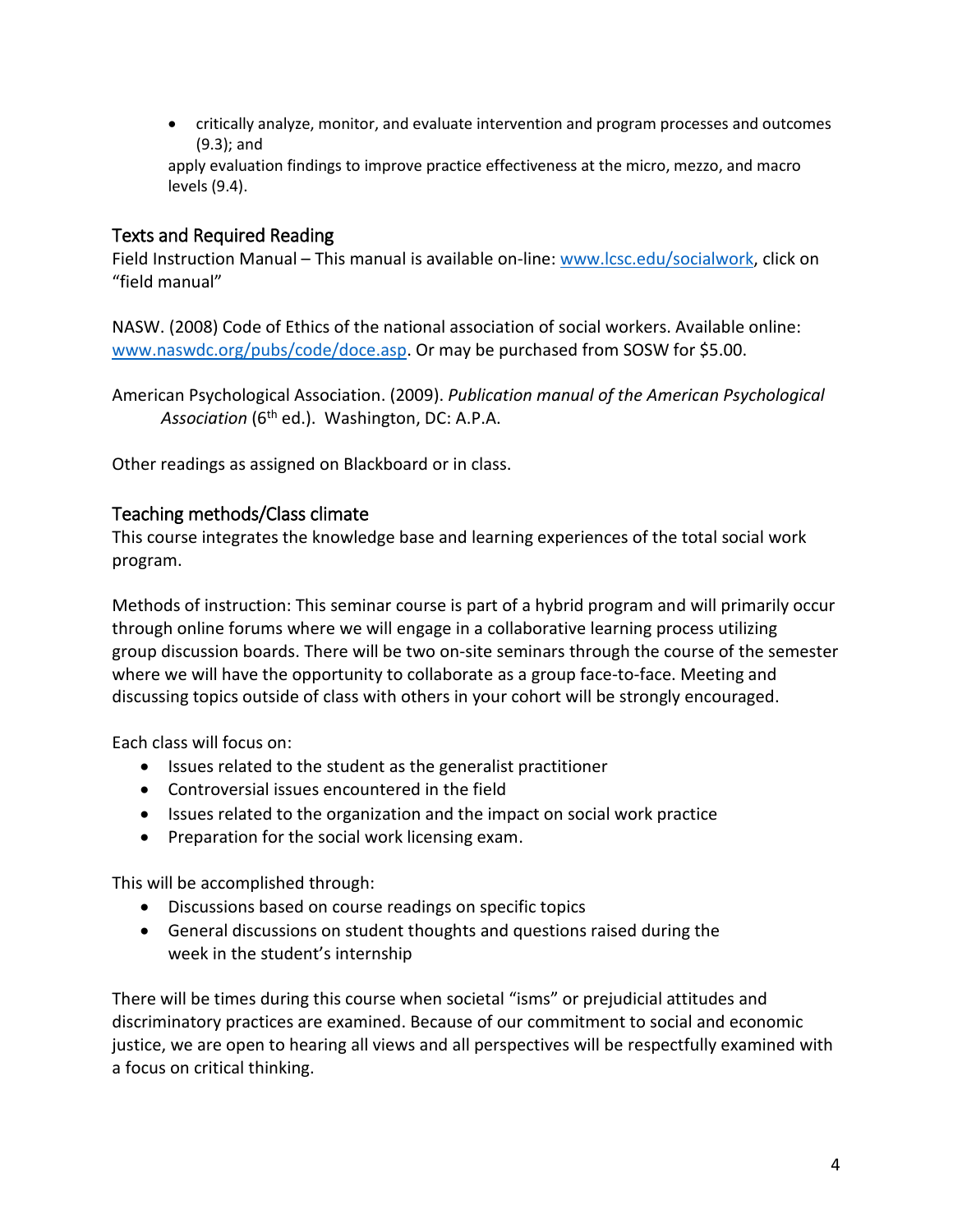Students in a professional program should conduct themselves as professionals in relation to the class session and assignments. Late assignments, lack of participation in the online forums, and lack of participation in the two in-class seminars are not acceptable except in unusual circumstances and are likely to result in a lowered grade. Students are also evaluated on their personal and professional behavior or conduct in this class as described in the BSW Handbook. Please refer to the Handbook for further clarification. This seminar is a direct extension of your internship. It is expected that students will present themselves in the same manner in which they would present themselves in a staff meeting at their internship agency.

*Shared Client and Agency Information:* In the classroom, students and professors will occasionally discuss clients and agencies. In these discussions, it is expected that information about clients and agencies should be disguised or eliminated if clients could be identified and that this information is to be held in confidence within the grounds of the Code of Ethics. You must disguise the identity of clients in written assignments including the name of the client.

## Class Assignments and Grading Procedures

### Grade Rubric

90-100 % – Your work shows that you have thoroughly studied the material. You have supported your arguments with a learned material, as well as your own thoughts. The work shows originality and inventiveness in that you are able to take two or more sources and create your own suppositions. You have not only met the basic requirements of the assignment, but have pushed yourself to go beyond the "requirements." You demonstrate a desire to research further into the assigned topics.

The organization of your writing is clear and your use of sentence structure enhances the reader's understanding of the points you are making. Your wiring encourages the reader to continue reading. It is without grammatical error and has only a few typographical errors. Your work clearly rises above that of the typical senior in social work. You show that you are able to soon handle graduate level work and that your writing as a social worker will be concise, relevant and of benefit to your clients.

B 80-89% – Your work meets all of the minimal requirements of the assignment. You show that you have the necessary knowledge of a competent social worker. You are able to use outside sources and your own opinions to generate arguments. You have room for growth in your professional writing skills, and have room for growth in terms of developing your own arguments and philosophy of social work.

Your writing has few grammatical errors and/or awkward sentences and is consistent with competent writing in the social work field. You are doing work expected of a senior in a social work program and your writing will be competent in the field of social work.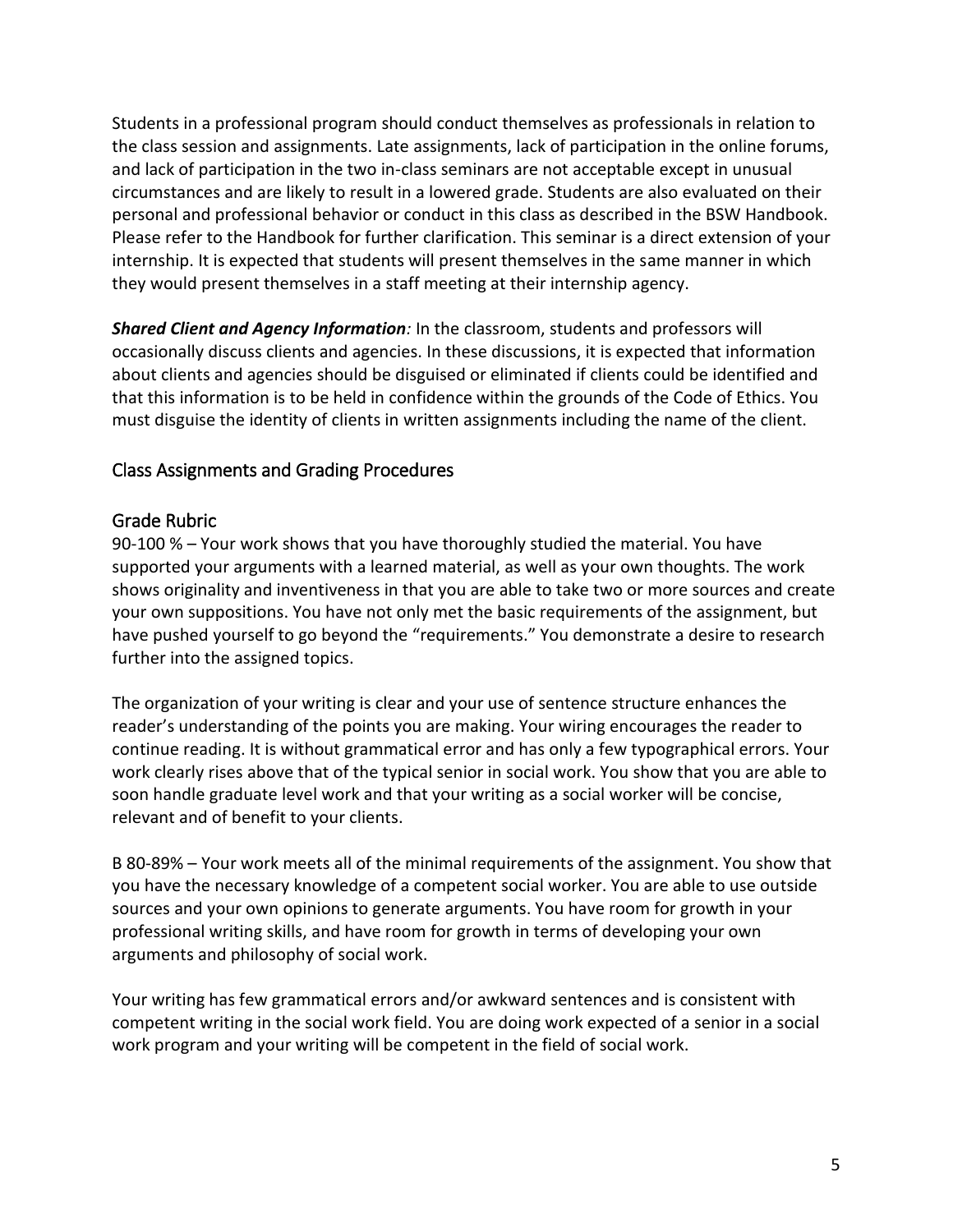C 70-79% – Your work shows that you have not fully understood the material (or just didn't read it). You are able to write about the main tenets of social work, but do not bring in thoughts of your own, and/or you have not met some of the basic requirements of the assignment.

Your writing has errors of grammar and mechanics and the sentence structure is sometimes difficult to understand. You are not doing work that is typical of a senior in a social work program and would find working as a social worker difficult. You will need to take your writing to the writing lab and/or find other resources to assist in improving your general skills. Grades of 70-79% may be rewritten for a grade no higher than 80%. A rewrite does not guarantee a higher grade.

Unacceptable (U) – You have not met the requirements of the assignment and/or have not demonstrated writing skills required for the level of this course. Paper that receive a U may be rewritten for a grade of no higher than 80%. A rewrite does not guarantee a higher grade. **Below is a list of assignments. For instructions see Canvas Prompts**.

| Assignment                                                                                                     | Points                                                                        | <b>EPAS Core Competencies</b><br>covered |
|----------------------------------------------------------------------------------------------------------------|-------------------------------------------------------------------------------|------------------------------------------|
| Discussion Boards (2)                                                                                          | 25 points each for a total of<br>50 points                                    | All competencies                         |
| On-site Seminar (2)<br>January 29 <sup>th</sup> , 1:30pm-5:00pm<br>April 23 <sup>th</sup> , 1:30 pm $-$ 5:00pm | 100 points each for each<br>Intensive attendance for a<br>total of 200 points | All competencies                         |
| <b>Ethical Dilemma Activity</b>                                                                                | 150 points                                                                    | All competencies                         |
| Assessment/Presentation                                                                                        | 150 points                                                                    |                                          |
| <b>Engagement Video</b>                                                                                        | 150                                                                           | All competencies                         |
| Zoom-Video                                                                                                     | 75 points each for a total of                                                 | All competencies                         |
| Connect/Reflection                                                                                             | 150 points                                                                    |                                          |
| <b>Evaluation of Practice</b>                                                                                  | 150 points                                                                    | Competency 5                             |
| <b>Total possible points</b>                                                                                   | 1000 points                                                                   |                                          |

## Final Grade Point Table

| Grade | <b>Points required</b> |
|-------|------------------------|
| A     | 1000-930               |
| А-    | 929-900                |
| B+    | 899-870                |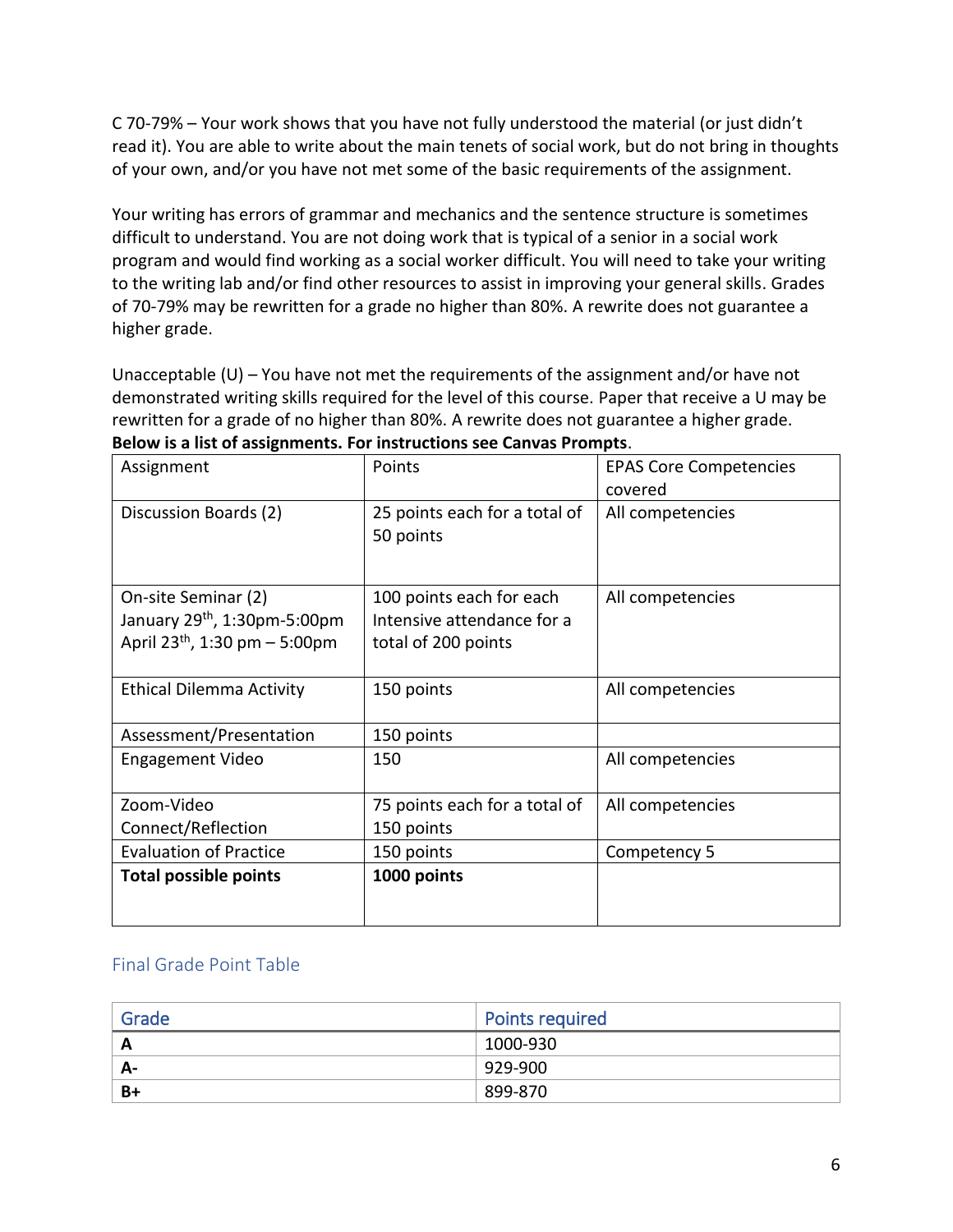| ' Grade | <b>Points required</b> |
|---------|------------------------|
| В       | 869-830                |
| B-      | 829-800                |

*If you drop below a B-, you will meet with the instructor to discuss your grade and your options for raising your grade*.

## Academic Honesty and Plagiarism

Part of the mission of Lewis-Clark State College is to educate students to be ethical. Students share with the faculty the responsibility for academic honesty and integrity. The college expects its students to do their own academic work. In addition, it expects active participation and equitable contributions of students involved in group assignments. Violation of the Academic Integrity Statement, in whole or part, could result in an "F" grade for the course. The following acts of academic dishonesty are not acceptable:

- Cheating: using or attempting to use unauthorized materials, information, or study aids in any academic exercise (e.g., an exam).
- Fabrication: unauthorized falsification or invention of any information or citation in an academic exercise (e.g., a paper reference).
- Plagiarism: representing the words or ideas of another as one's own in any academic exercise (e.g., failing to cite references appropriately or taking verbatim from another source).
- Facilitating academic dishonesty: helping or attempting to help another to commit academic dishonesty (e.g., allowing another to copy from your test or use your work).

*In addition to action by the professor, all incidents will be reported to Student Affairs.*

## Professional Writing Standards

All printed work submitted to this professor should be prepared at a college standard of professional editing in accordance with the Publication Manual of the American Psychological Association (6th Ed.). Therefore, allow sufficient preparation time for proofreading and correction to typos, misspellings, and grammatical errors.

The reason for this expectation is that professionals are often judged based upon the quality of their written work. Carelessness in spelling and editing suggests that there will also be mistakes in the substance of the work. Therefore, written work, which has misspellings and other editing problems, will be graded down on this basis alone.

Note: If you need help with your writing skills, the Writing Center may be able to assist you in improving them. If you are not near a campus writing center, consider using the online option. Information can be found here:<http://www.lcsc.edu/writing-center/distance-students/>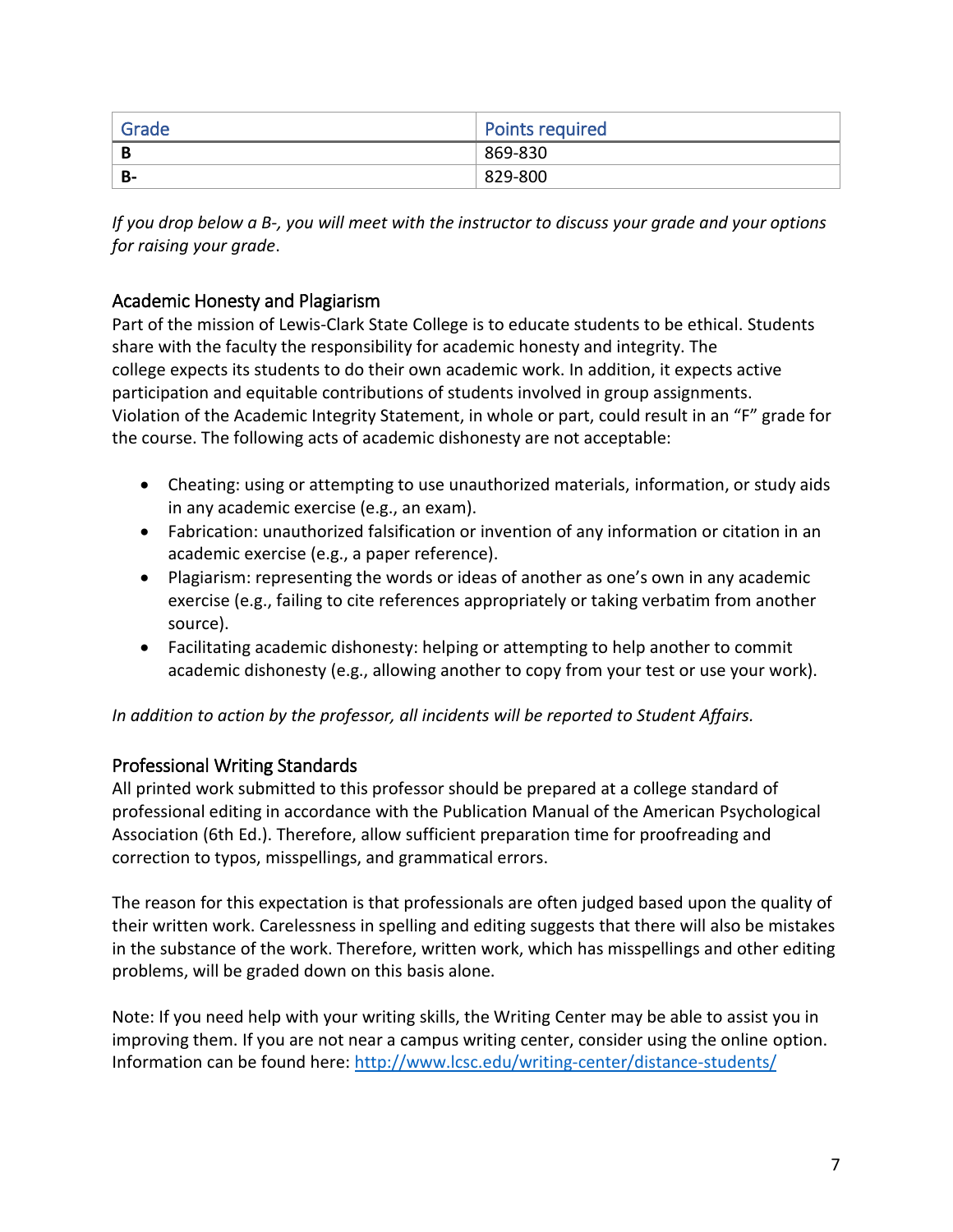The efforts you make will help you with your courses at LCSC as well as throughout your professional career because you will continue to be judged by other professionals on the basis of your written work.

The instructor reserves the right to waive one or more of the policies listed in this syllabus in rare, but special circumstances.

| Week           | Monday's Class Date &<br><b>Week's Topic</b>                                 | Location<br>of Class      | <b>Weekly Reading</b>                                                                   | <b>Assignments</b>                                                                                                                                |
|----------------|------------------------------------------------------------------------------|---------------------------|-----------------------------------------------------------------------------------------|---------------------------------------------------------------------------------------------------------------------------------------------------|
| $\mathbf 1$    | January 18-23<br>Introduction & syllabus                                     | Canvas                    | Syllabus, Field Manual                                                                  | <b>Canvas Discussion 1</b>                                                                                                                        |
| $\overline{2}$ | January 24-30<br>Introduce Capstone 3 - Policy<br>In-Person Seminar, Jan. 29 | <b>CDA</b>                | <b>Review Learning</b><br><b>Contracts</b><br><b>REAMERS</b>                            | In-Class Activity: Ethical Dilemma<br><b>Group Presentation</b><br>Capstone 1<br><b>Attendance Mandatory</b><br>1:30 pm $-5:00$ pm<br><b>ZOOM</b> |
| 3              | January 31 - February 6                                                      | Canvas                    | Introduce Engagement<br>Capstone 6<br>Readings on Engagement                            | Quiz to select order of preference for 20<br>minute engagement video                                                                              |
| 4              | February 7-13                                                                | Canvas                    |                                                                                         | Group A presents video<br><b>Engagement Capstone</b>                                                                                              |
| 5              | February 14-20                                                               | Canvas                    | <b>Introduce Directions &amp;</b><br>Rubric for Evaluation of<br><b>Practice Paper</b>  | Group B presents video<br><b>Engagement Capstone</b>                                                                                              |
| 6              | February 21-27                                                               | Canvas                    | Weekly Reading in This<br>Week's Folder                                                 | Group C presents video<br><b>Engagement Capstone</b><br>Zoom Connecting/Reflection                                                                |
| 7              | February 28- March 6                                                         | Canvas                    | Schedule Exit Interviews<br>with me, you, & your<br>A.F.I. (provide different<br>times) | Group D presents video<br><b>Engagement Capstone</b>                                                                                              |
| 8              | <b>March 7-13</b>                                                            | Canvas                    | Weekly Reading in This<br>Week's Folder                                                 | <b>Evaluation Paper due</b><br>Capstone 9                                                                                                         |
| 9              | <b>March 14-20</b>                                                           | Canvas                    | Licensing Exam Practice                                                                 | <b>Licensing Exam Practice</b>                                                                                                                    |
| 10             | <b>March 21-27</b>                                                           | Canvas                    |                                                                                         | Zoom Connecting / Reflection<br>Present of Assessment & Intervention                                                                              |
|                | March 28 - April 3                                                           | Spring Break-<br>No Class | SPRING BREAK - No Class                                                                 | SPRING BREAK - No Class                                                                                                                           |
| 11             | April 4 - 10                                                                 | Canvas                    | Introduce & Discuss<br>Assessment &<br>Intervention<br>Presentation                     | <b>Exit Interviews</b>                                                                                                                            |
| 12             | April 11 - 17                                                                | Canvas                    | No required reading                                                                     | <b>Exit Interviews</b>                                                                                                                            |
| 13             | April 18 - 24<br>April 23rd<br><b>In-Person Seminar</b>                      | <b>CDA</b>                |                                                                                         | <b>Presentation of Assessment and</b><br>Intervention<br><b>Attendance Mandatory</b>                                                              |

#### **Tentative Schedule**